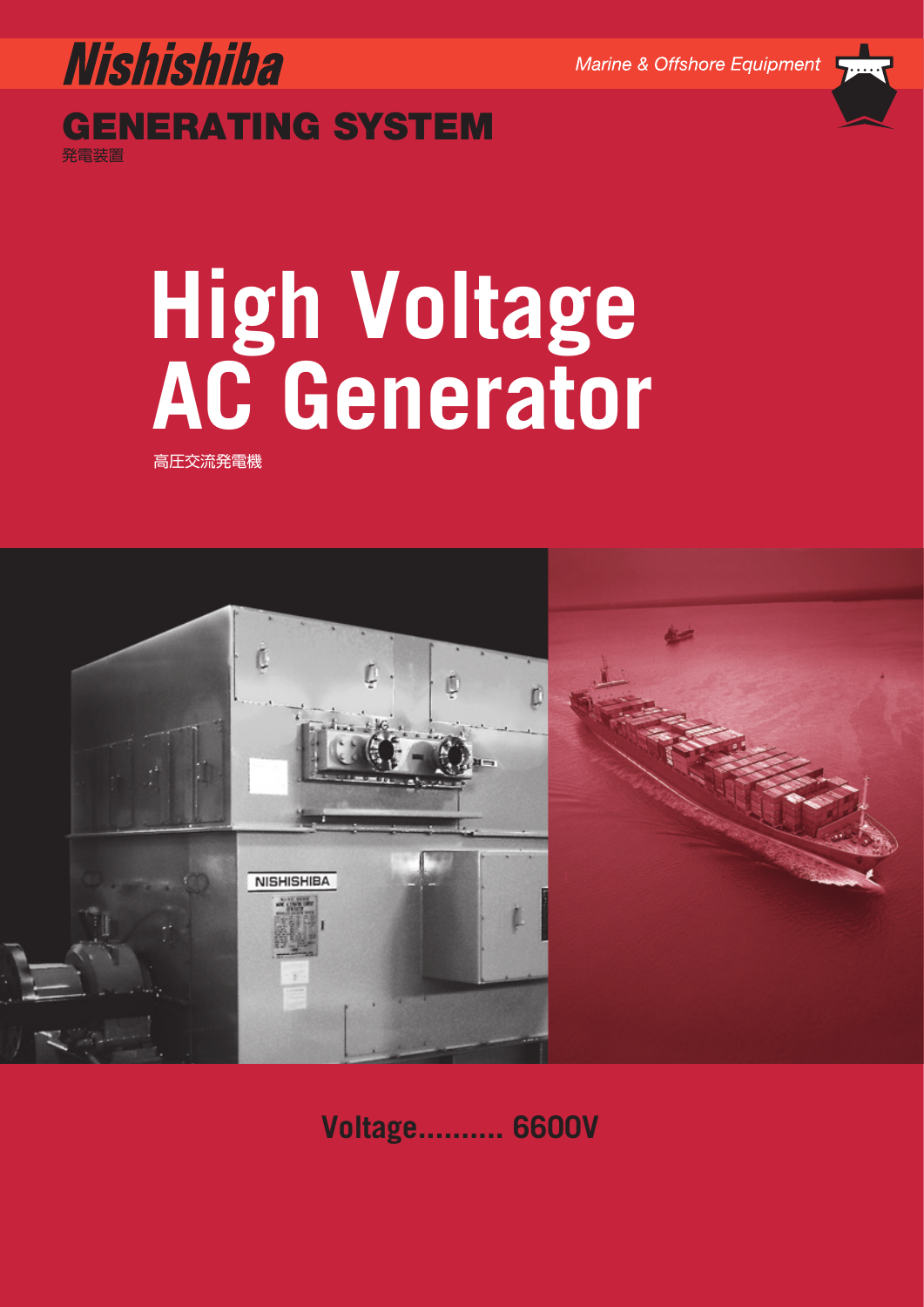# **CONTENTS**

| <b>DATA</b> 4 |  |
|---------------|--|

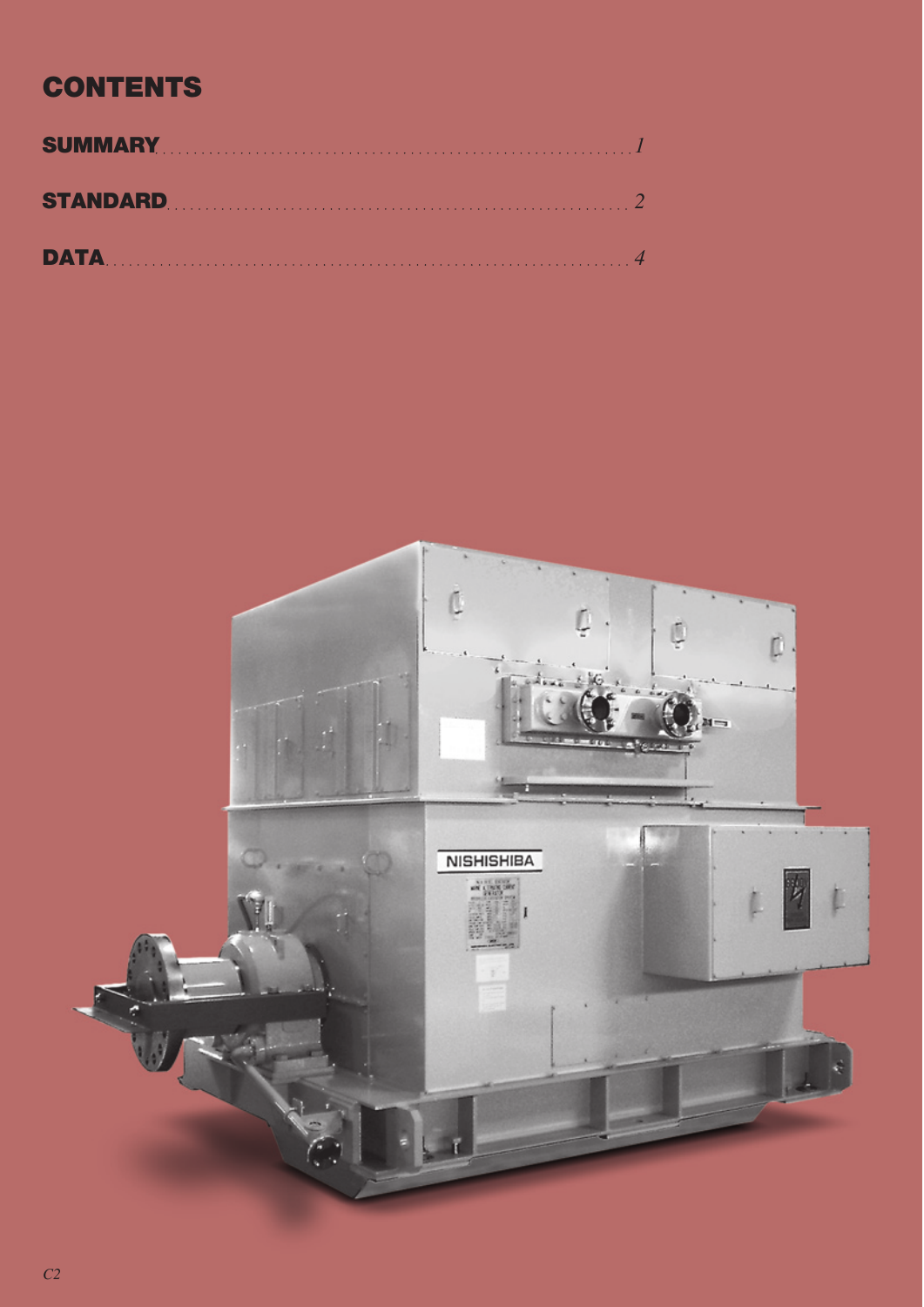**GENERAL**

# *Nishishiba*

**Marine Brushless Generator Upon Advanced Design and Extensive Manufacturing Experience.**

西芝の船用ブラシレス発電機は"船用電気機器のトップメーカー"として 長年月の豊富な経験と実績をもとに、小型、高性能で高信頼性を有する製品として 多くの船舶に搭載されています。

# **FEATURE 特 長**

# **• Works certified by major classification**

J G : Japanese Government N K : Nippon Kaiji Kyokai ABS : American Bureau of Shipping B V : Bureau Veritas C R : China Corporation Register of DNV GL L R : LIoyd's Register of Shipping **Shipping** 

# **• Total quality control "ISO9001"**

Total quality control system of our works guarantees highest quality, reliability and performance.

# **• Advanced design**

- High efficiency
- –Smaller in size and light weight
- Quick voltage recovery
- –Reliable insulation of class 155 (F)

**●主要船級協会認定工場** JG,NK,ABS,BV,CR,DNV GL,LRの認定工場 に指定されています。

## **●厳密な品質管理**

ISO9001システムの導入により 高信頼性及び高性能を実現しています。

# **●最近の技術を駆使した新設計**

ー高効率

## ー小型軽量

- ー優れた電圧応答性能
- ー高信頼性の耐熱クラス155(F)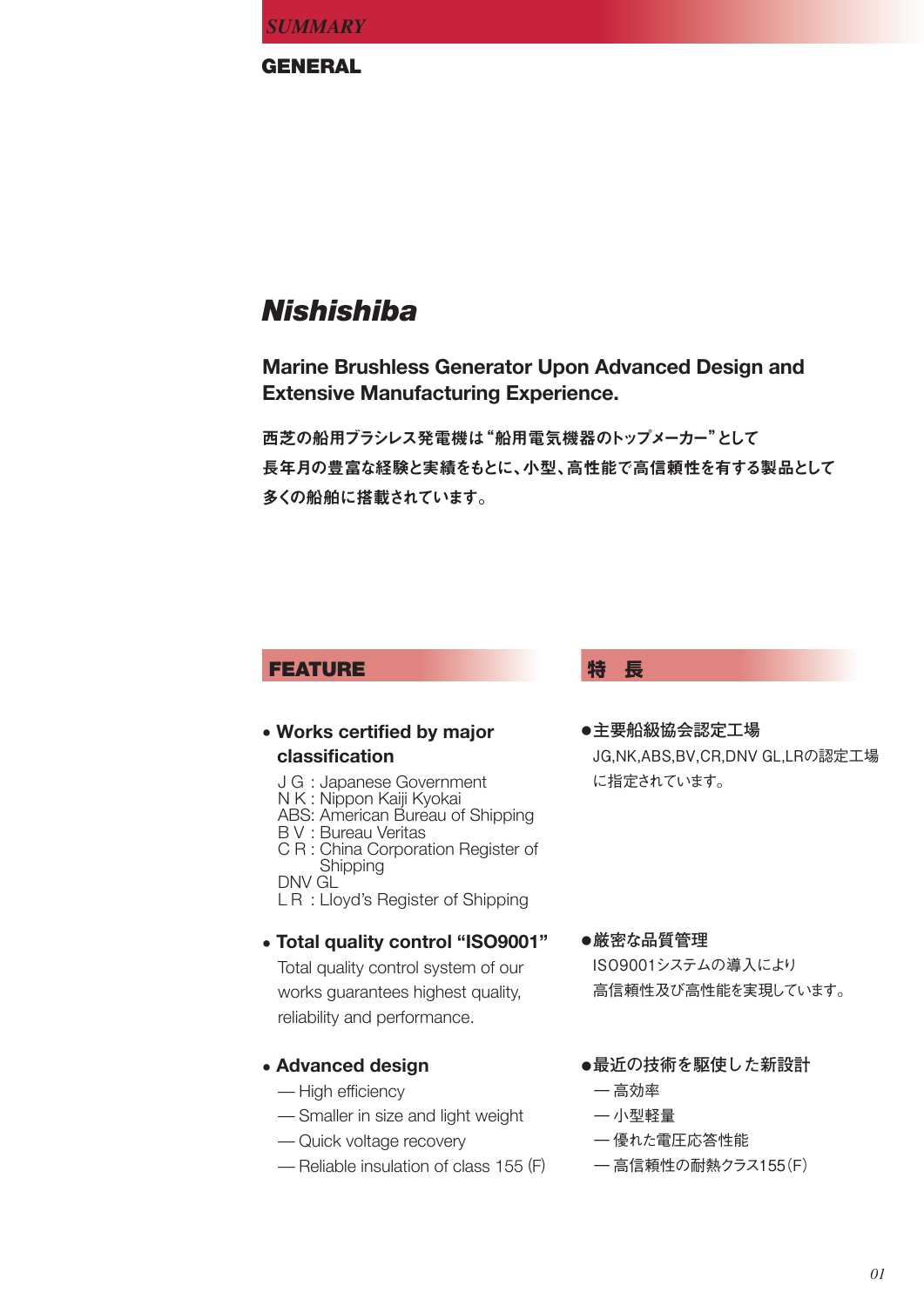# **STANDARD SPECIFICATION AND OPTION**

Following table shows the typical specification, other specification is also available. 下記の表は標準的な仕様を示しております。下記以外の仕様についても対応可能です。

| <b>ITEM</b>                           | <b>STANDARD SPECIFICATION</b>                                | <b>OPTION</b>                                                |
|---------------------------------------|--------------------------------------------------------------|--------------------------------------------------------------|
| 1.Rule                                | JG, NK, ABS, BV, CCS, CR, DNV GL, KR, LR                     |                                                              |
| 2.Ambient temperature                 | $45^{\circ}$ C                                               |                                                              |
| <b>3. Relative humidity</b>           | 95% or less                                                  |                                                              |
| 4.Enclosure                           | IP44(with air/water cooler)                                  | IP23                                                         |
| 5. Cooling system                     | IC410(with air/water cooler)                                 | <b>IC01</b>                                                  |
| 6.Voltage                             | 6600V                                                        | 3300V,4160V,11000V                                           |
| 7. Frequency                          | 60Hz                                                         | 50Hz                                                         |
| 8. Power factor                       | $0.8$ lag.                                                   |                                                              |
| 9.Rating                              | <b>Continuous</b>                                            |                                                              |
| 10.Insulation                         | Class 155(F)(temperature rise 155(F))                        | Class 155(F)(temperature rise class 130(B))                  |
| 11.Bearing                            | <b>Sleeve</b>                                                |                                                              |
| <b>12.Excitation system</b>           | <b>Brushless excitation system</b>                           |                                                              |
| 13. Transient volt. Drop              | Not more than 15%, suddenly thrown on 60% of rating current. | Not more than 15%, suddenly thrown on 80% of rating current. |
| 14. Recovery time of volt. Drop       | Within 1 sec.                                                |                                                              |
| 15. Voltage droop                     | Within $±2.5%$                                               |                                                              |
| 16. Adjusting range of rating voltage | Within $±5.0\%$                                              |                                                              |
| 17. Strength of over current          | 150% 15 sec.                                                 |                                                              |
| 18. Negative-phase-sequence           | 15% or less                                                  |                                                              |
| current capability                    |                                                              |                                                              |
| 19. Strength of over speed            | 120% 2 min.                                                  |                                                              |

| 項目         | 標準仕様                                     | オプション               |  |  |  |
|------------|------------------------------------------|---------------------|--|--|--|
| 1.適用規則     | JG, NK, ABS, CCS, CR, DNV GL, KR, LR, BV |                     |  |  |  |
| 2.周囲温度     | $45^{\circ}$ C                           |                     |  |  |  |
| 3.相対湿度     | 95%以下                                    |                     |  |  |  |
| 4.外被形式     | IP44 (水冷空気冷却器付)                          | IP23                |  |  |  |
| 5.冷却方式     | IC410(水冷空気冷却器付)                          | IC <sub>01</sub>    |  |  |  |
| 6.電圧       | 6600V                                    | 3300V,4160V,11000V  |  |  |  |
| 7.周波数      | 60Hz                                     | 50Hz                |  |  |  |
| 8.力率       | 0.8遅れ                                    |                     |  |  |  |
| 9.定格       | 連続                                       |                     |  |  |  |
| 10.耐熱クラス   | 155(F) (温度上昇155(F))                      | 155(F) (温度上昇130(B)) |  |  |  |
| 11.軸受      | スリーブ                                     |                     |  |  |  |
| 12.励磁方式    | ブラシレス                                    |                     |  |  |  |
| 13.瞬時電圧変動率 | 15%以下(60%負荷投入)                           | 15%以下(80%負荷投入)      |  |  |  |
| 14. 雷圧復帰時間 | 1秒以内                                     |                     |  |  |  |
| 15.総合電圧変動率 | <b>±2.5%以内</b>                           |                     |  |  |  |
| 16.電圧調整範囲  | <b>±5.0%以内</b>                           |                     |  |  |  |
| 17.過電流耐量   | 150%15秒                                  |                     |  |  |  |
| 18.逆相電流耐量  | 15%以下                                    |                     |  |  |  |
| 19. 過速度耐量  | 120%2分                                   |                     |  |  |  |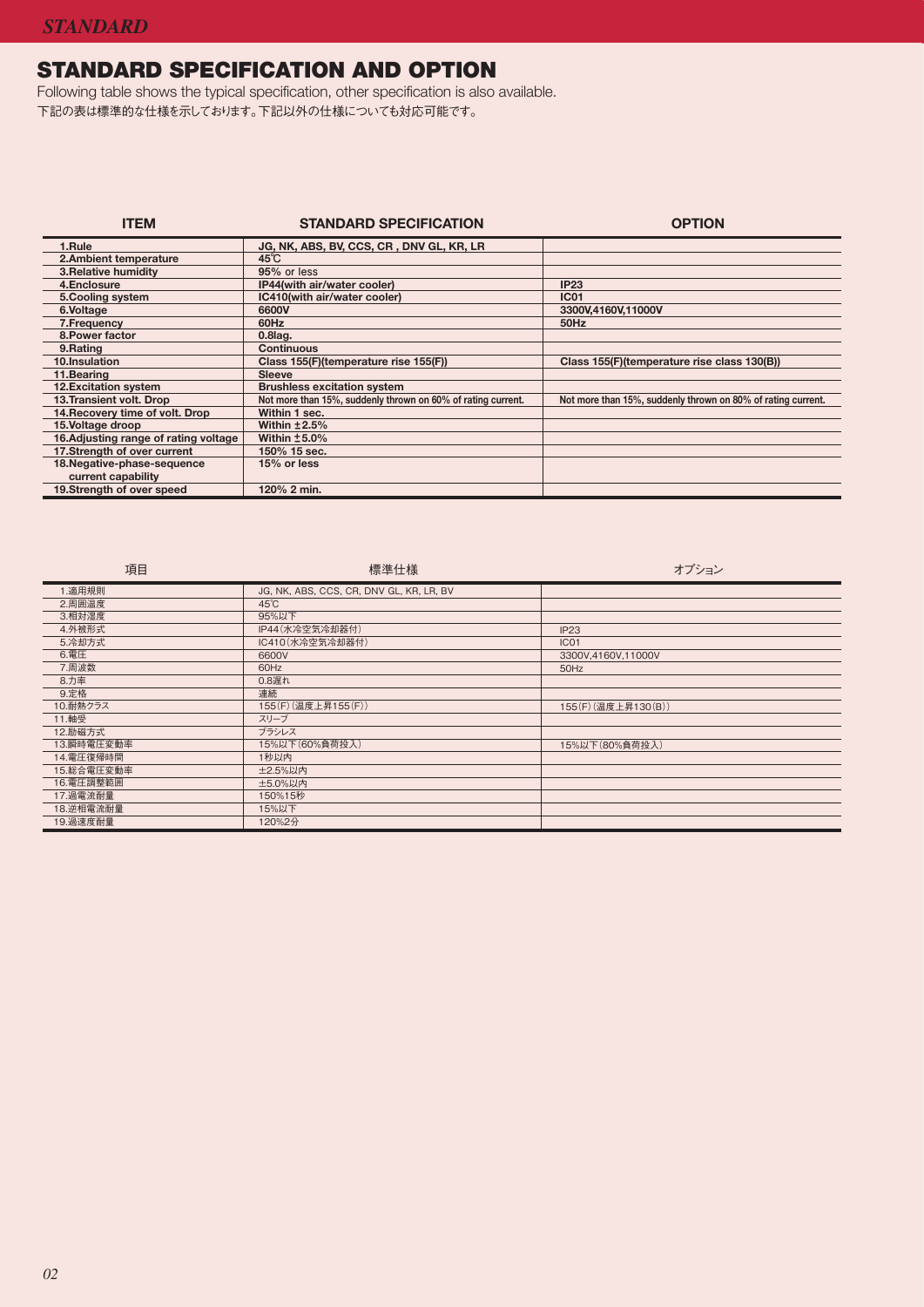# **STANDARD ACCESSORY AND OPTION**

Following table shows the standard accessory, other accessories are also available. 下記の表は標準的な付属品を示しております。下記以外の付属品についても対応可能です。

| <b>ITEM</b>                       | <b>QUANTITY</b> | <b>APPLICATION</b> | <b>REMARK'S</b>                              |
|-----------------------------------|-----------------|--------------------|----------------------------------------------|
| 1. Generator fitting bolts        | set             | <b>Standard</b>    |                                              |
| 2. Adjusting bolts and liner      | set             | <b>Standard</b>    |                                              |
| 3. Thermo meter for bearing       | l pc./brg       | <b>Standard</b>    | °C scale                                     |
| 4. Temp. detector for bearing     | l pc./brg       | Option             | Pt 100 $\Omega$                              |
| 5. Water cooled air cooler(IP44)  | l set           | <b>Standard</b>    | with zinc anodes and leakage detector        |
| 6.Anticondensation heater         | set             | <b>Standard</b>    |                                              |
| 7. Embedded temp, detector        | 6 pces          | <b>Standard</b>    | Pt 100 $\Omega$ , 3 for regular, 3 for spare |
| 8.CTs for differential protection | 3 pces          | <b>Standard</b>    |                                              |
| 9.Air filter(IP23)                | l set           | Option             |                                              |

| 項目              | 数量    | 区分    | 備考                |
|-----------------|-------|-------|-------------------|
| 1.発電機据え付けボルト    | 1式    | 標準装備  |                   |
| 2.調整ボルト及びライナー   | 1式    | 標準装備  |                   |
| 3.軸受温度計         | 1個/軸受 | 標準装備  | <b>Cスケール</b>      |
| 4.軸受温度センサー      | 1式/軸受 | オプション | Pt100 $\Omega$    |
| 5.水冷空気冷却器(IP44) | 1式    | 標準装備  | 防食亜鉛電極、漏洩検知器付     |
| 6.スペースヒータ       | 1式    | 標準装備  |                   |
| 7.埋め込み温度センサー    | 6個    | 標準装備  | Pt100 Ω、3個常用、3個予備 |
| 8.比率差動検出用CT     | 3個    | 標準装備  |                   |
| 9.エアフィルタ(IP23)  | 1式    | オプション |                   |

# **STANDARD SPARE PARTS AND OPTION**

Following table shows the typical spare parts, other spare parts are also available. 下記の表は標準的な予備品を示しております。下記以外の予備品についても対応可能です。

| 1. Bearing                          | 1/4 per each type  |
|-------------------------------------|--------------------|
| 2. Rectifier element                | 1 set per ship     |
| 3. Air filter(IP23)                 | 1 set per ship     |
| 4. Resistor element                 | 1/10 per each type |
| 5. Space heater element             | 1/10 per each type |
| 6. Automatic voltage regulator(AVR) | 1 set per ship     |
| 7. Voltage adjusting device(VAD)    | 1 set per ship     |
|                                     |                    |

| 1.軸受            | 各種 1/4  |
|-----------------|---------|
| 2.整流器素子         | 各種 1台分  |
| 3.エアフィルタ(IP23)  | 各種 1台分  |
| 4. 抵抗素子         | 各種 1/10 |
| 5.スペースヒーターエレメント | 各種 1/10 |
| 6.自動電圧調節器(AVR)  | 各種 1台分  |
| 7. 電圧設定器(VAD)   | 各種 1台分  |

# **TYPE-FORM**

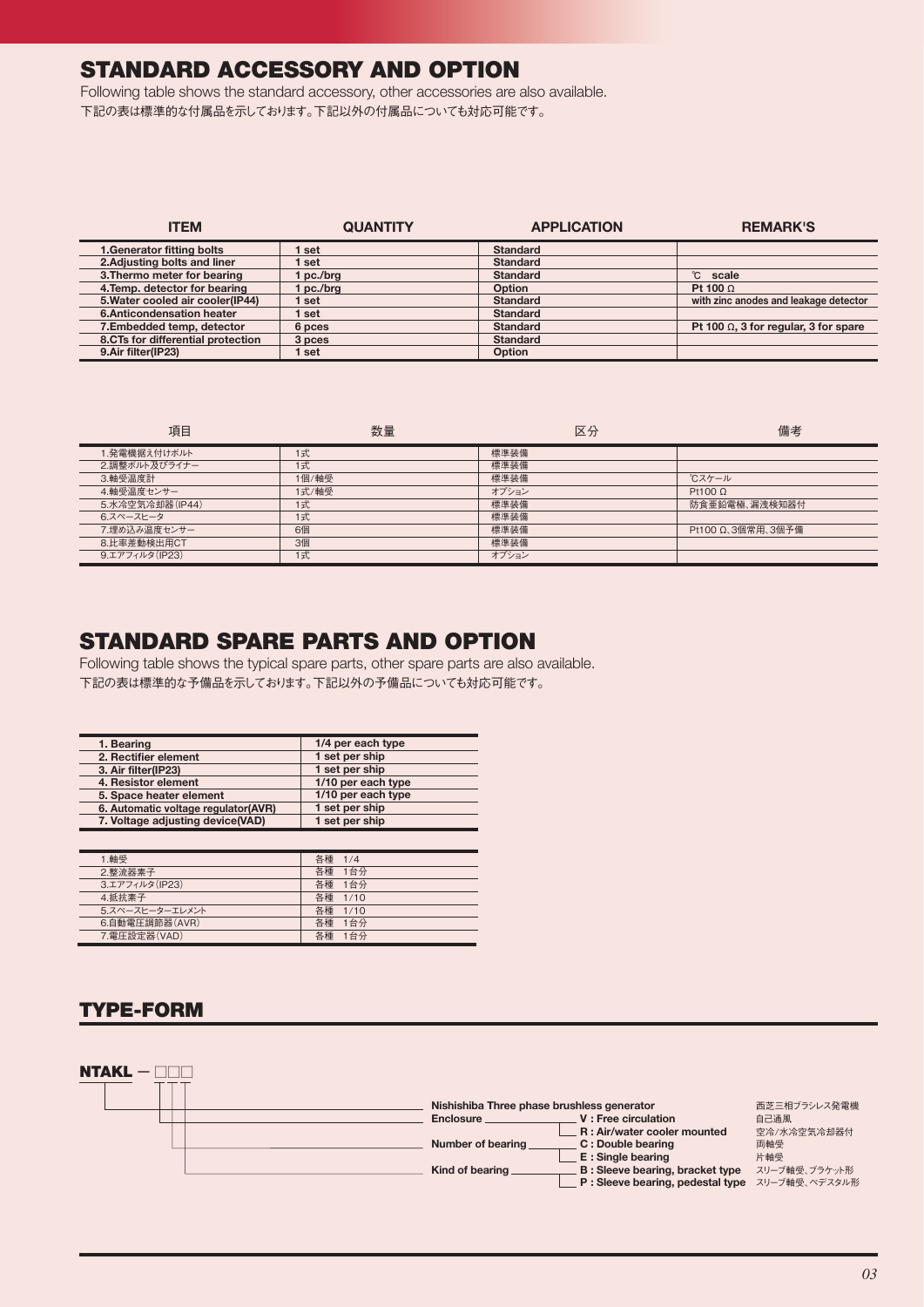# **APPLICATION OF OUTPUT AND POLES**

Following table shows the typical specification, other specification is also available. 下記の表は標準的な製作可能範囲を示しております。下記以外の容量についても対応可能です。



# **EXCITATION SYSTEM**



- ⑤ Circuit breaker (Switchboard maker's supply)
- ⑥ Aux. transformer
- ⑦ CT for differential relay
- ⑧ Aux. contacts for de-excitation (Switchboard maker's supply)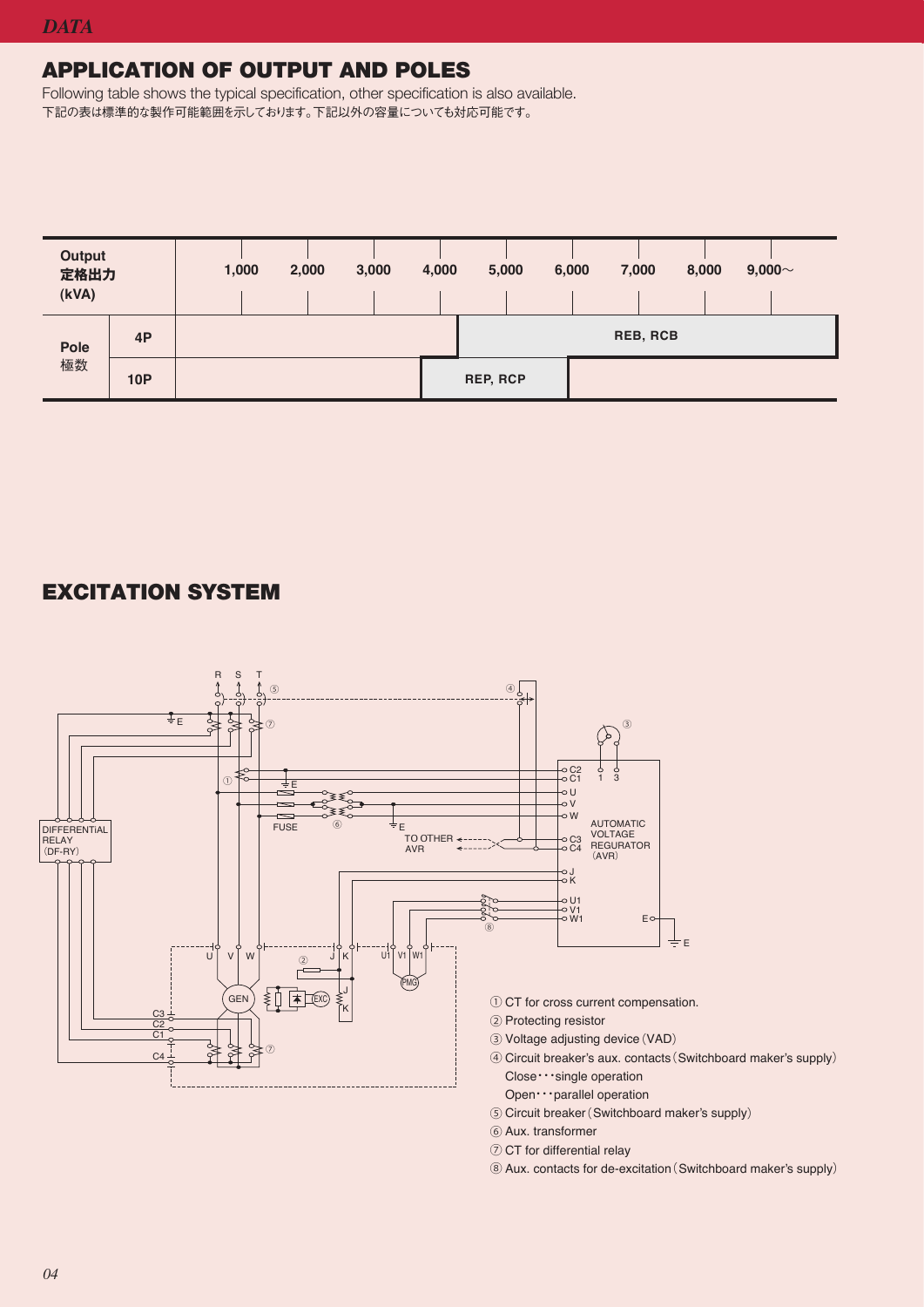### ■**4P Totally enclosed with water cooled air cooler Two endshields, Sleeve bearings TYPE : NTAKL-RCB**

| <b>OUTPUT</b> | <b>FRAME</b>  | DIMENSION (mm) |      |           |      |           |      |       |       |  |  |  | <b>MASS</b> | <b>DWG</b> |
|---------------|---------------|----------------|------|-----------|------|-----------|------|-------|-------|--|--|--|-------------|------------|
| (kW)          | No.           |                |      | <b>CH</b> |      | <b>KL</b> | DB   | (kg)  |       |  |  |  |             |            |
| 3500          | <b>14AVBS</b> | 3330           | 1600 | 750       | 2620 | 1340      | 990  | 13500 |       |  |  |  |             |            |
| 5500          | 14AVBS        | 3750           | 1900 | 900       | 2870 | 1600      | 1100 | 17600 |       |  |  |  |             |            |
| 6500          | 14BVBS        | 3750           | 1900 | 900       | 2870 | 1600      | 1100 | 20000 | Fig.1 |  |  |  |             |            |
| 9000          | 16AVBS        | 3880           | 2200 | 1100      | 3380 | 1750      | 1300 | 30000 |       |  |  |  |             |            |
| 10000         | <b>17AVBS</b> | 3880           | 2400 | 1200      | 3600 | 1850      | 1450 | 35500 |       |  |  |  |             |            |

### ■**10P Totally enclosed with water cooled air cooler Two endshields, Sleeve bearings TYPE : NTAKL-RCB**

| <b>OUTPUT</b> | <b>FRAME</b>  | DIMENSION (mm) |      |     |     |      |           |      | <b>MASS</b> | <b>DWG</b> |
|---------------|---------------|----------------|------|-----|-----|------|-----------|------|-------------|------------|
| (kW)          | No.           |                | M    | cc  |     | н    | <b>KL</b> | DB   | (kg)        |            |
| 3000          | 14AVBS        | 3350           | 2260 | 175 | 600 | 2520 | 1500      | 1100 | 16000       |            |
| 3500          | <b>14BVBS</b> | 3460           | 2260 | 175 | 600 | 2520 | 1500      | 1100 | 18000       | Fig.2      |
| 3800          | <b>14CVBS</b> | 3570           | 2260 | 175 | 600 | 2520 | 1500      | 1100 | 19500       |            |
| 4500          | <b>14DVBS</b> | 3750           | 2260 | 175 | 600 | 2520 | 1500      | 1100 | 21200       |            |



# **Fig. 1 Fig. 2**